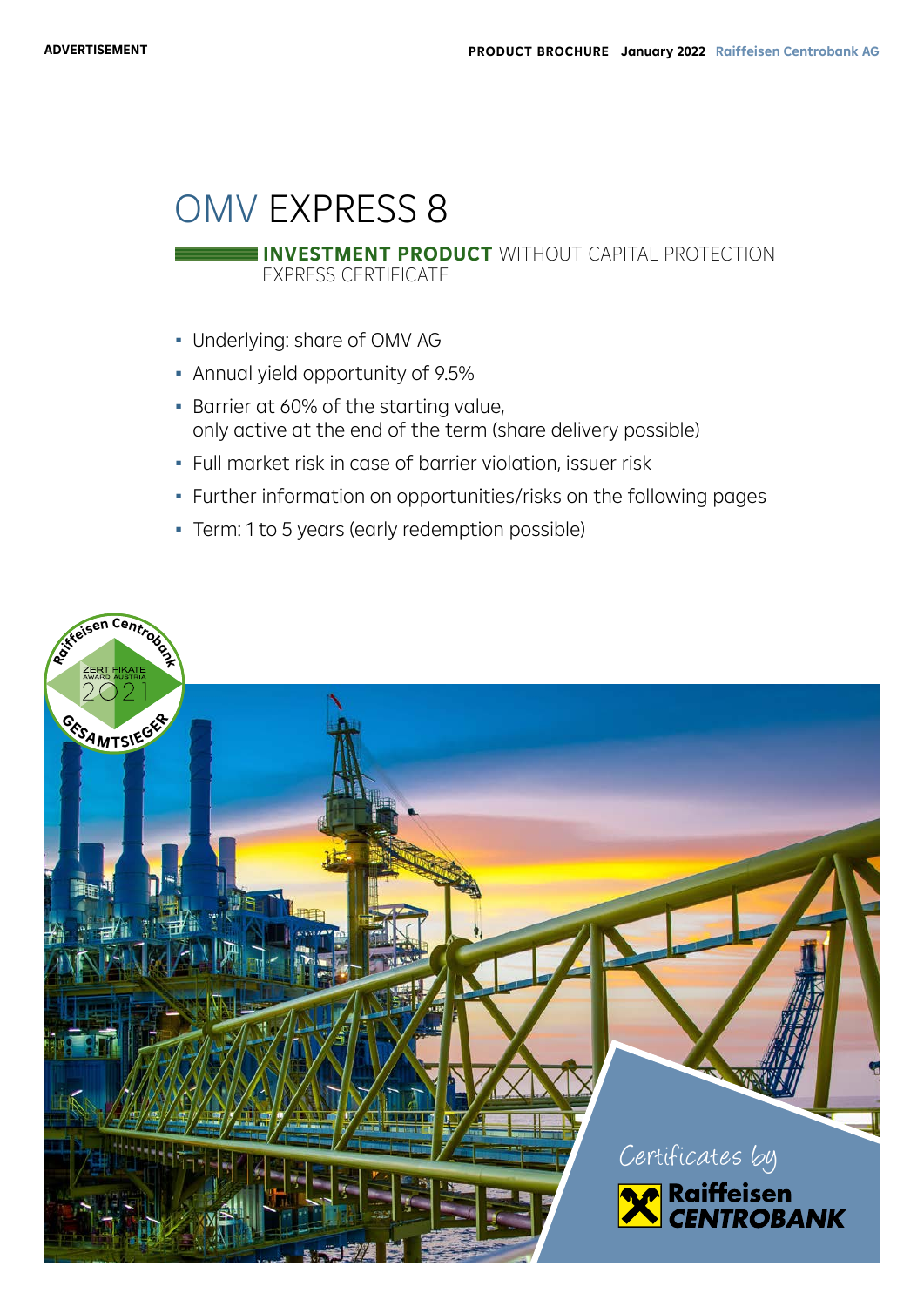# REACH YOUR TARGET BY EXPRESS

# In short:

The OMV Express 8 certificate offers an annual opportunity for early redemption, enabling investors to obtain a yield of 9.5% per year, if the OMV AG share quotes at or above its starting value at one of the valuation dates. If the share quotes below the starting value, the term extends by another year – up to a maximum of five years. In the event of a barrier violation at the final valuation date, the investor is entirely subject to market risk.

# **KEY FACTS**

| <b>Issuer</b>                        | Raiffeisen Centrobank AG* |                                             |  |
|--------------------------------------|---------------------------|---------------------------------------------|--|
| <b>Offer</b>                         | continuous issuing        |                                             |  |
| <b>ISIN</b>                          | AT0000A2UW92              |                                             |  |
| <b>Issue price</b>                   |                           | 100%                                        |  |
| <b>Nominal Value</b>                 |                           | <b>EUR 1.000</b>                            |  |
| Subscription period <sup>1</sup>     |                           | Jan 4 - Feb 7, 2022                         |  |
| <b>Initial valuation date</b>        |                           | Feb 8, 2022                                 |  |
| <b>Issue value date</b>              |                           | Feb 9 2022                                  |  |
| <b>Annual valuation dates</b>        |                           |                                             |  |
|                                      |                           | Feb 7, 2023; Feb 7, 2024; Feb 6, 2025;      |  |
|                                      |                           | Feb 5, 2026; Feb 5, 2027                    |  |
| <b>Final valuation date</b>          |                           | Feb 5, 2027                                 |  |
| <b>Early maturity dates</b>          |                           |                                             |  |
|                                      |                           | Feb 10, 2023; Feb 12, 2024;                 |  |
|                                      |                           | Feb 11, 2025; Feb 10, 2026                  |  |
| <b>Maturity date</b>                 |                           | Feb 10, 2027                                |  |
| <b>Starting value</b>                |                           | closing price of the share                  |  |
|                                      |                           | at the initial valuation date               |  |
| <b>Termination level</b>             |                           |                                             |  |
|                                      |                           | 100% of the starting value                  |  |
| Observation of the termination level |                           |                                             |  |
|                                      |                           | at each annual valuation date               |  |
| <b>Barrier</b>                       |                           | 60% of the starting value                   |  |
| <b>Observation of the barrier</b>    |                           |                                             |  |
|                                      |                           | only at the final valuation date            |  |
| Redemption                           |                           | Provided that the                           |  |
|                                      |                           | closing price of the OMV share quotes at or |  |
|                                      |                           | above the termination level at one of the   |  |
|                                      |                           | annual valuation dates, (early) redemption  |  |
|                                      |                           | is effected according to the predefined     |  |
|                                      |                           | termination price. Otherwise redemption     |  |
|                                      |                           | depends on the share performance: nominal   |  |
|                                      |                           | value or shares. Redemption is dependent    |  |
|                                      |                           | on the solvency of RCB*.                    |  |
| Listing                              |                           |                                             |  |
|                                      |                           |                                             |  |
|                                      |                           | Vienna, Frankfurt, Stuttgart<br>www.rcb.at  |  |

\* Raiffeisen Centrobank AG is a 100% owned subsidiary of Raiffeisen Bank International AG – rating of RBI: www.rbinternational.com/ir/ratings

1 Early closing or extension of the subscription period is within the sole discretion of Raiffeisen Centrobank AG.

# **FUNCTIONALITY**

At the **initial valuation date**, the closing price of the OMV share is fixed as **starting** value and the barrier (60% of the starting value) is determined. The starting value also represents the termination level. At the respective annual valuation date, the closing price of the OMV share is compared to the termination level. If the share's closing price quotes at or above the termination level at one of the annual valuation dates, the certificate is redeemed at the predefined termination price:

| <b>TERM</b>                                                 | <b>TERMINATION LEVEL</b> | <b>TERMINATION PRICE</b>    | <b>YIELD</b>     |
|-------------------------------------------------------------|--------------------------|-----------------------------|------------------|
| 1st year:                                                   | $100\%$ = starting value | 109.5% of the nominal value | 1 x 9.5%         |
| 2 <sup>nd</sup> year:                                       | $100\%$ = starting value | 119.0% of the nominal value | $2 \times 9.5\%$ |
| 3rd year:                                                   | $100\%$ = starting value | 128.5% of the nominal value | 3 x 9.5%         |
| 4 <sup>th</sup> year:                                       | $100\%$ = starting value | 138.0% of the nominal value | 4 x 9.5%         |
| 5 <sup>th</sup> year:                                       | $100\%$ = starting value | 147.5% of the nominal value | 5 x 9.5%         |
| $\rightarrow$ THE TERMINATION PRICE INCREASES WITH THE TERM |                          |                             |                  |

If the share quotes below the termination level at the annual valuation date, the term extends by another year (up to a maximum term of five years). At the same time, the possible termination price increases annually by 9.5% of the nominal value (up to a maximum of 147.5%).

If the certificate is not redeemed in the first four years and provided that the underlying quotes below the termination level at the fifth and final valuation date, an additional safety mechanism applies. If the share (closing price) quotes above the barrier of 60% of the starting value, redemption is effected at 100% of the nominal value. This means that if the share price did not decline by 40% or more compared to the starting value by the end of the term, investors obtain the nominal value of EUR 1,000 at the maturity date. If the closing price of the share is at or below the barrier at the final valuation date, physical delivery of shares is effected. This means the investor receives shares of OMV AG in the **amount predefined** at the initial valuation date (= nominal value/starting value). The difference to the next whole number is paid out.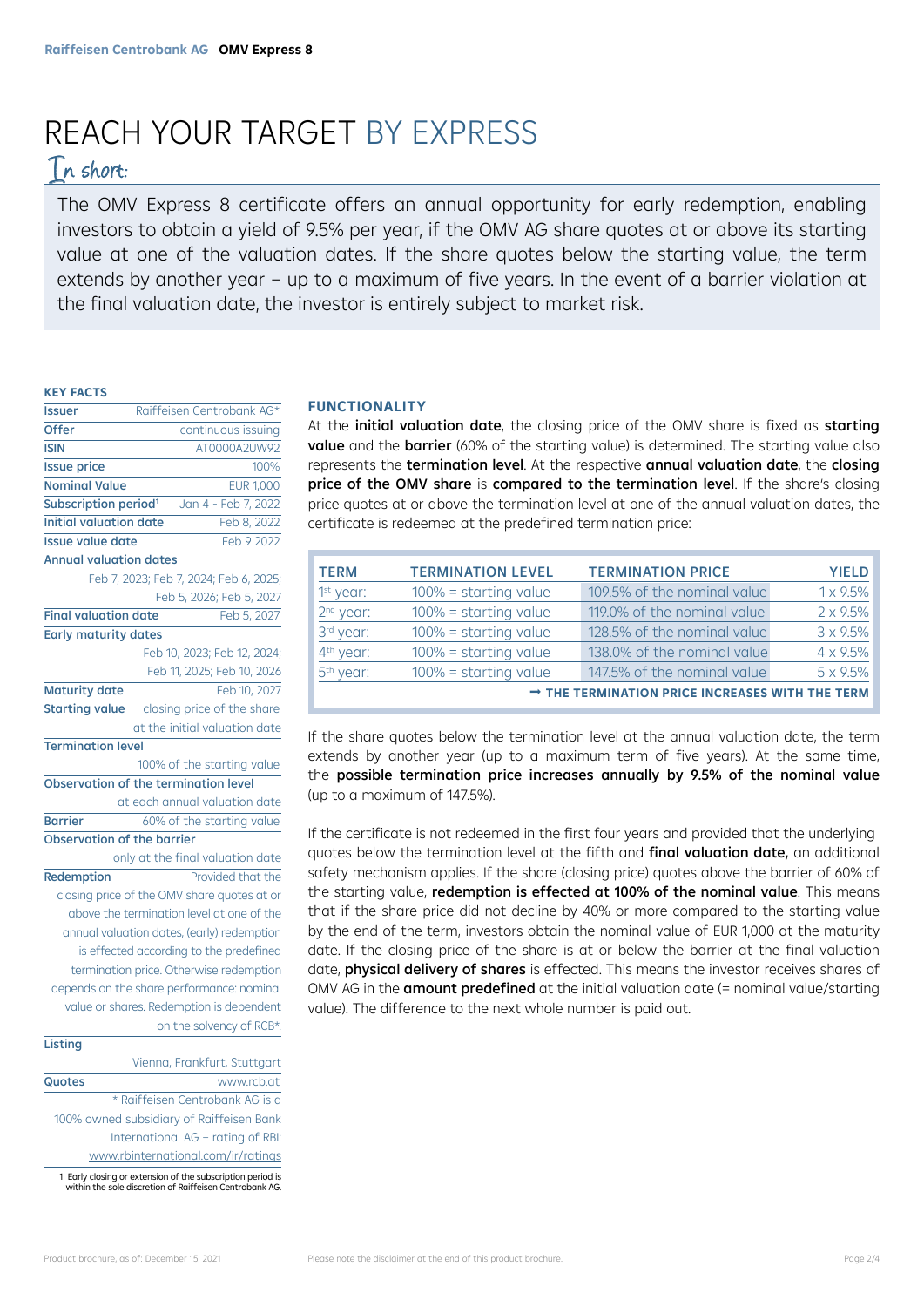### **DEFINED NUMBER OF SHARES**

The number of shares to be delivered is determined as follows: **number of** shares = nominal value/starting value Usually this does not result in whole numbers. Due to the fact that shares are traded in whole numbers only, in the event of physical delivery the residual value is paid out in cash (= cash settlement) according to the market value: fraction of the shares x closing price of the share at the final valuation date = cash settlement

The OMV Express 8 certificate provides for physical delivery of shares. In the most unfavourable case, the investor gets shares of OMV AG at the end of the term.

#### **OMV AG** ISIN: AT0000743059



As of: Dec 14, 2021; Source: Reuters (OMVVVI). Please note that past performance is no reliable indicator for future results.

#### **RELEVANT STOCK EXCHANGE FOR THE UNDERLYING**

OMV AG: Vienna Stock Exchange

#### **SUITED MARKET EXPECTATION**

| declining<br>sideways          |              | rising    |  |
|--------------------------------|--------------|-----------|--|
| <b>YOUR INVESTMENT HORIZON</b> |              |           |  |
| $<$ 3 years                    | 3 to 5 years | > 5 years |  |

#### **NOTE**

The referenced opportunities and risks represent a selection of the most important facts regarding the product.

You are about to purchase a product that is not easy and difficult to understand.

For further information see the Base Prospectus (including possible amendments) – approved by the Austrian Financial Market Authority (FMA), deposited at the Oesterreichische Kontrollbank AG and published at www.rcb.at/en/securitiesprospectus (we recommend reading the prospectus before making an investment decision) -and the key information document as well as "Customer Information and Regulatory Issues" at www.rcb.at/en/customerinformation



| BARRIER AND CALCULATION OF THE NUMBER OF SHARES                                                                                                                                                         |                             |                    |                                  |  |  |
|---------------------------------------------------------------------------------------------------------------------------------------------------------------------------------------------------------|-----------------------------|--------------------|----------------------------------|--|--|
|                                                                                                                                                                                                         |                             |                    | <b>NUMBER OF SHARES</b>          |  |  |
| <b>SHARE</b>                                                                                                                                                                                            | <b>STARTING VALUE 100%*</b> | <b>BARRIER 60%</b> | = (nominal value/starting value) |  |  |
| OMV AG                                                                                                                                                                                                  | EUR 49.12                   | EUR 29.472         | 20.3583 shares**                 |  |  |
| * exemplary starting value based on the closing price of the OMV AG share as of Dec 14, 2021 at EUR 49.12;<br>Source: Reuters (OMVV.VI), ISIN: AT0000743059; ** The fraction of the shares is paid out. |                             |                    |                                  |  |  |

# **OPPORTUNITIES**

- Yield opportunity: Opportunity to obtain yield if the share price of OMV AG remains constant or increases.
- **Possible early redemption:** Early redemption at the predefined termination price if the share quotes at or above the termination level at one of the annual valuation dates.
- □ Flexibility: tradability on secondary market, no management fees

# **RISKS**

- **Limited yield opportunity:** The maximum yield is limited to 9.5% per year. If the share of OMV AG does not quote at or above the termination level at any of the five valuation dates, no (early) redemption at the predefined termination price will be effected and investors will not obtain any yield.
- **Barrier violation:** If the barrier is violated at the final valuation date, investors receive OMV shares in the amount predefined and are entirely subject to market risk, without any protective mechanism. In the event of a physical delivery, the market value of the delivered shares will be less than the nominal value. Close to the barrier, disproportionate price movements of the certificate can also occur during the term.
- **Issuer risk / Bail-in:** Certificates are not covered by the Deposit Protection Scheme. Investors are exposed to the risk that Raiffeisen Centrobank AG might be unable to fulfil its payment obligations in respect of the described financial instrument such as in the event of insolvency (issuer risk) or an official directive (Bail-in). A total loss of the capital invested is possible.